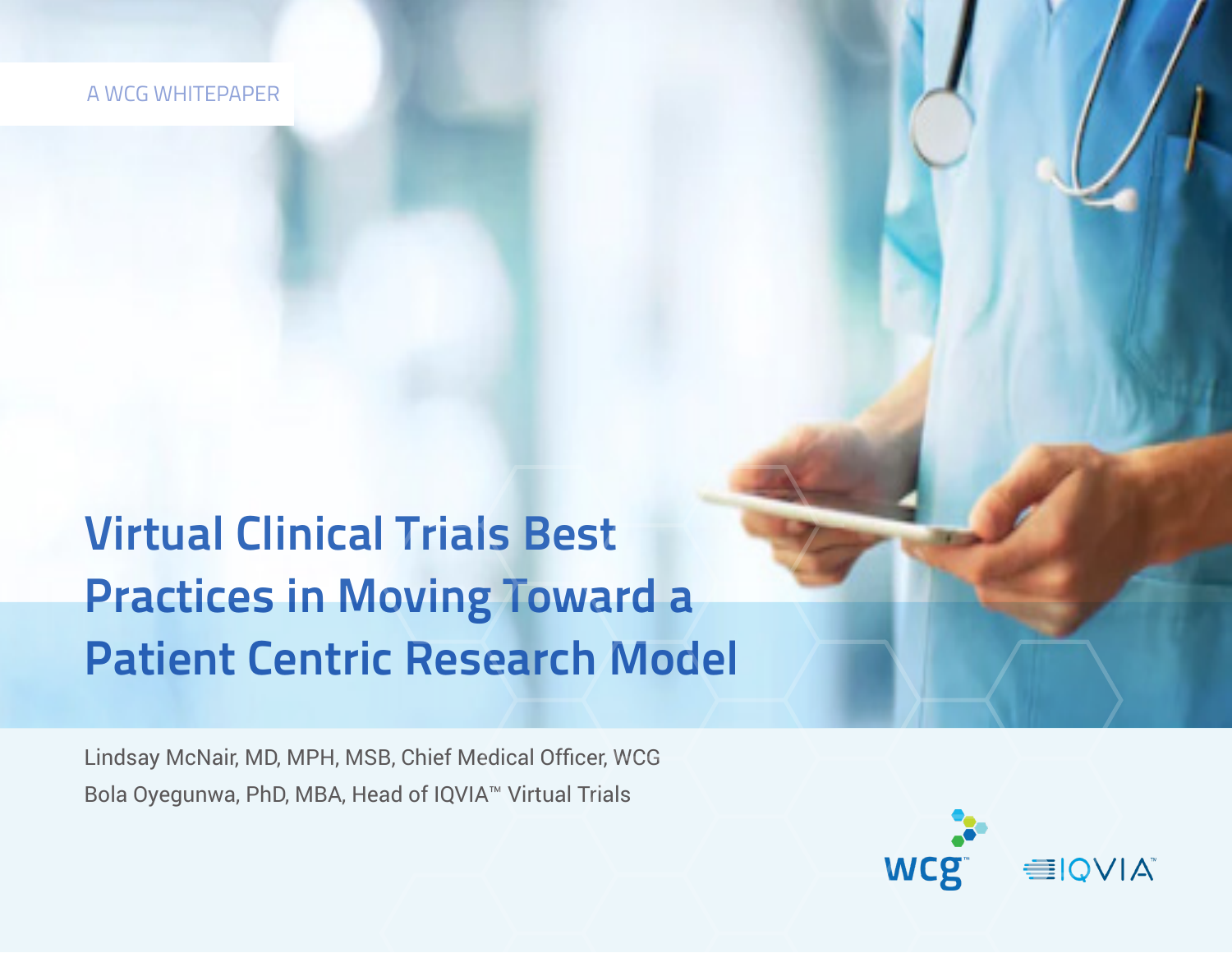## **Introduction**

Several decades ago, almost all clinical trials for new medications were conducted within the relatively small community of academic medical centers. Gradually, this practice began to shift, with community hospitals, free-standing research sites, and physicians in private practice becoming involved as research sites. Still, the model of clinical trials remained based at medical institutions. In the last few years, and in conjunction with the increase in patient involvement in the design and conduct of research programs, there has been a notable increase in the idea of "virtual"



or "decentralized" clinical trials. While this term can be used in different ways, virtual clinical trials are fundamentally a movement of clinical studies away from medical institutions. In the virtual trial model, clinical studies are focused on bringing the clinical study directly to the participant and allowing data collection to be completed in a participant's home or local community. This paper examines the nature of virtual clinical trials, potential benefits and risks of this new paradigm, and best practices for maintaining regulatory and Institutional Review Board (IRB) compliance.

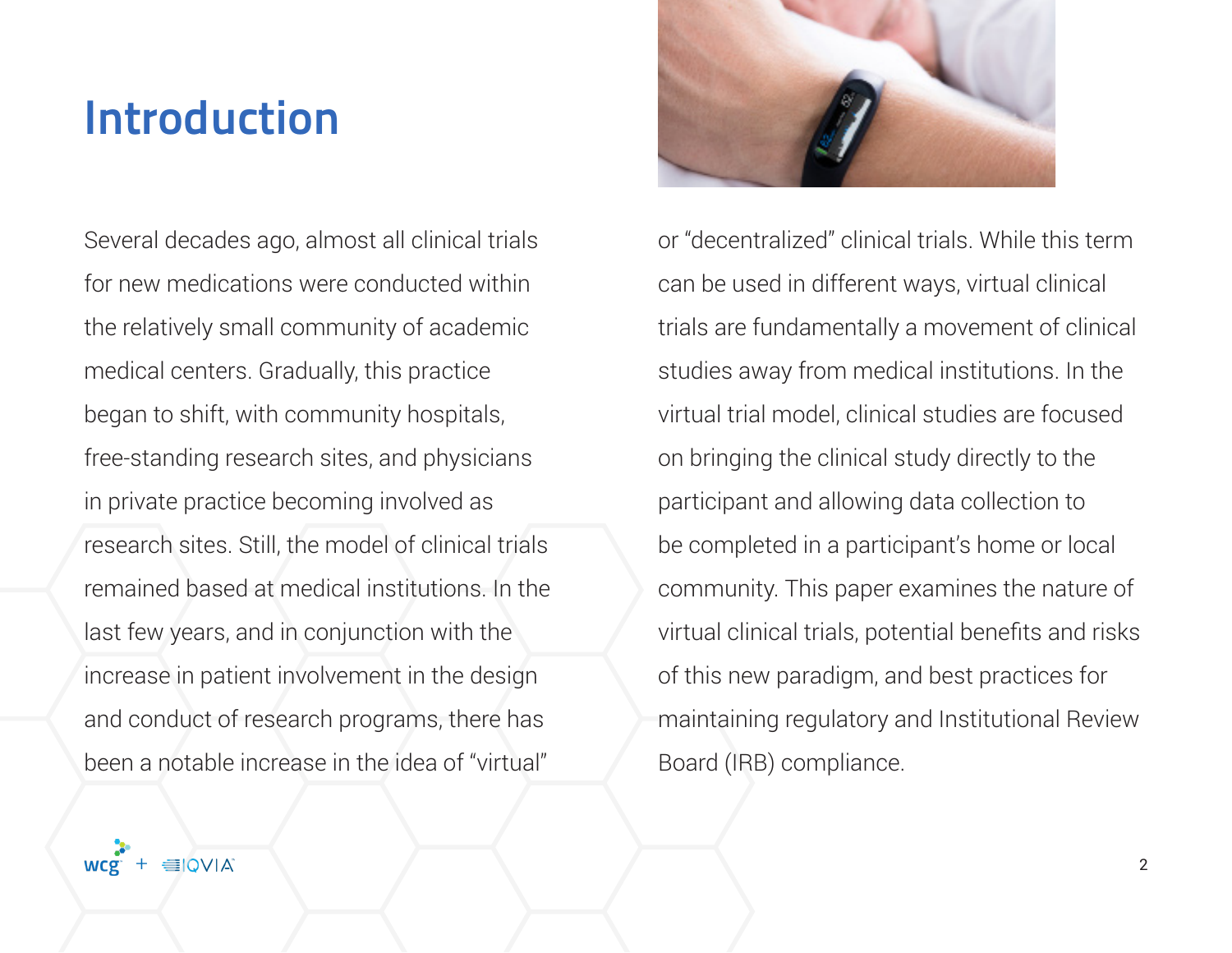### **What does "virtual clinical trial" mean?**

The term "virtual clinical trial" can encompass different organizational models. At one end of the spectrum is a pure virtual delivery model where all study activities and visits are conducted remotely at the participant's location. Even the informed consent process is conducted electronically, online or through a tablet or smartphone application. These studies also take advantage of mobile phone applications like the Apple ResearchKit, fitness trackers, and online patient reported outcome (PRO) assessments to collect data either passively (e.g., transmitting information such as sleep patterns collected by a fitness tracker automatically into the study database) or actively (e.g., through quality of life or other outcome measures completed online by participants).

The first virtual trial was the REMOTE study in overactive bladder disease sponsored by Pfizer, launched in 2011, which was entirely home-based for the participants. Informed consent was obtained online and documented by electronic signature, study drug was delivered directly to participants' homes, and adverse event reports and efficacy outcomes were recorded using mobile devices and web-based measurement tools. Another example of a completely virtual clinical study was conducted by Sage Bionetworks, assessing the natural history of the symptomatic progression of Parkinson's disease in 9,500 participants. In this observational study (which did not include administering any investigational product)—the entire study—including documentation of informed consent, and recording

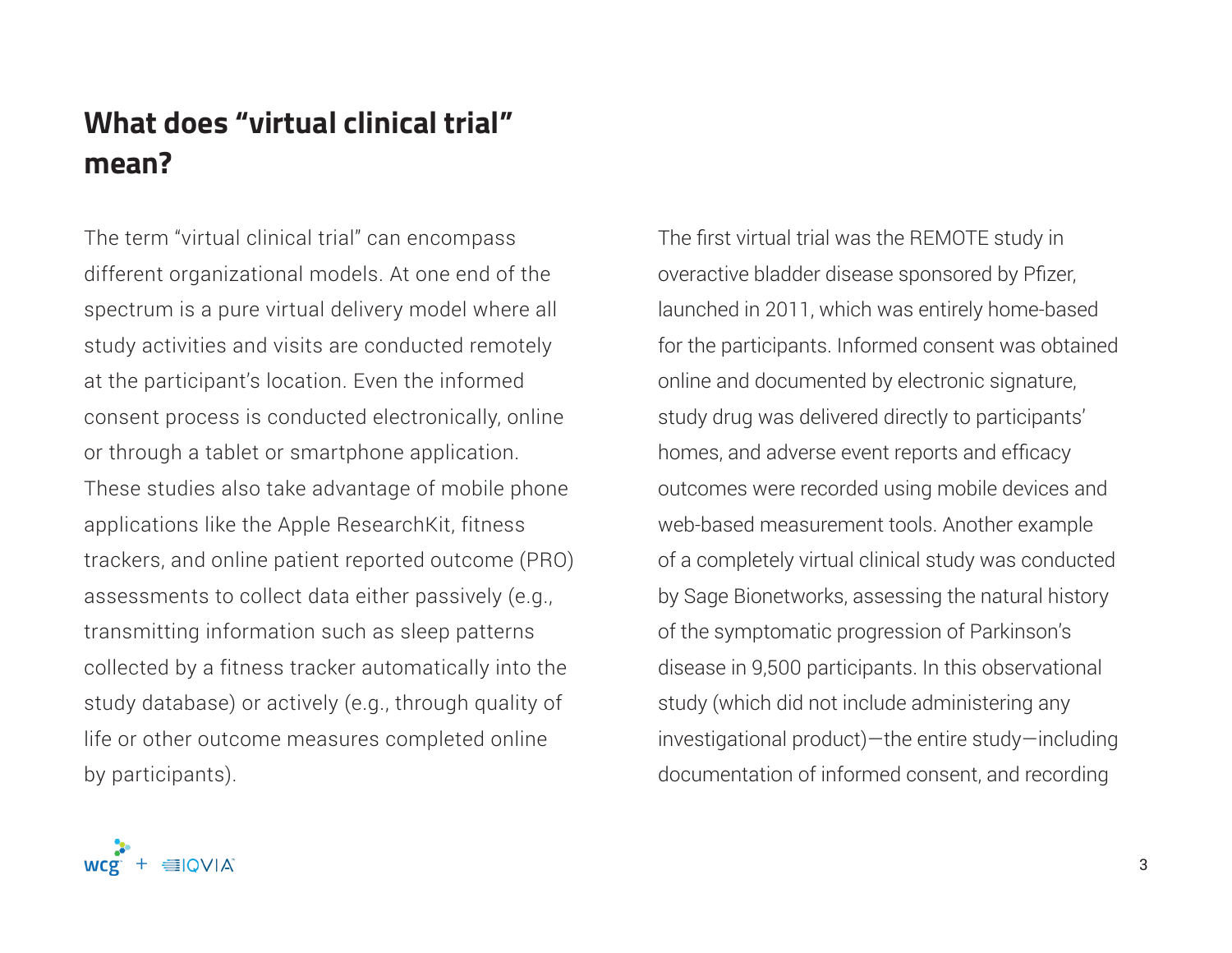of all measurements—was conducted through the mPower app on participants' iPhones.

Another delivery modality is a hybrid virtual trial which mixes remote data collection with clinical site visits, with the aim of reducing the burden on study participants. For example, initial study screening, or mid-study complex procedures are conducted at the clinical site, while study activities including intermittent check-in visits and routine blood draws can be completed via tele-visits or deployment of home health nurses.

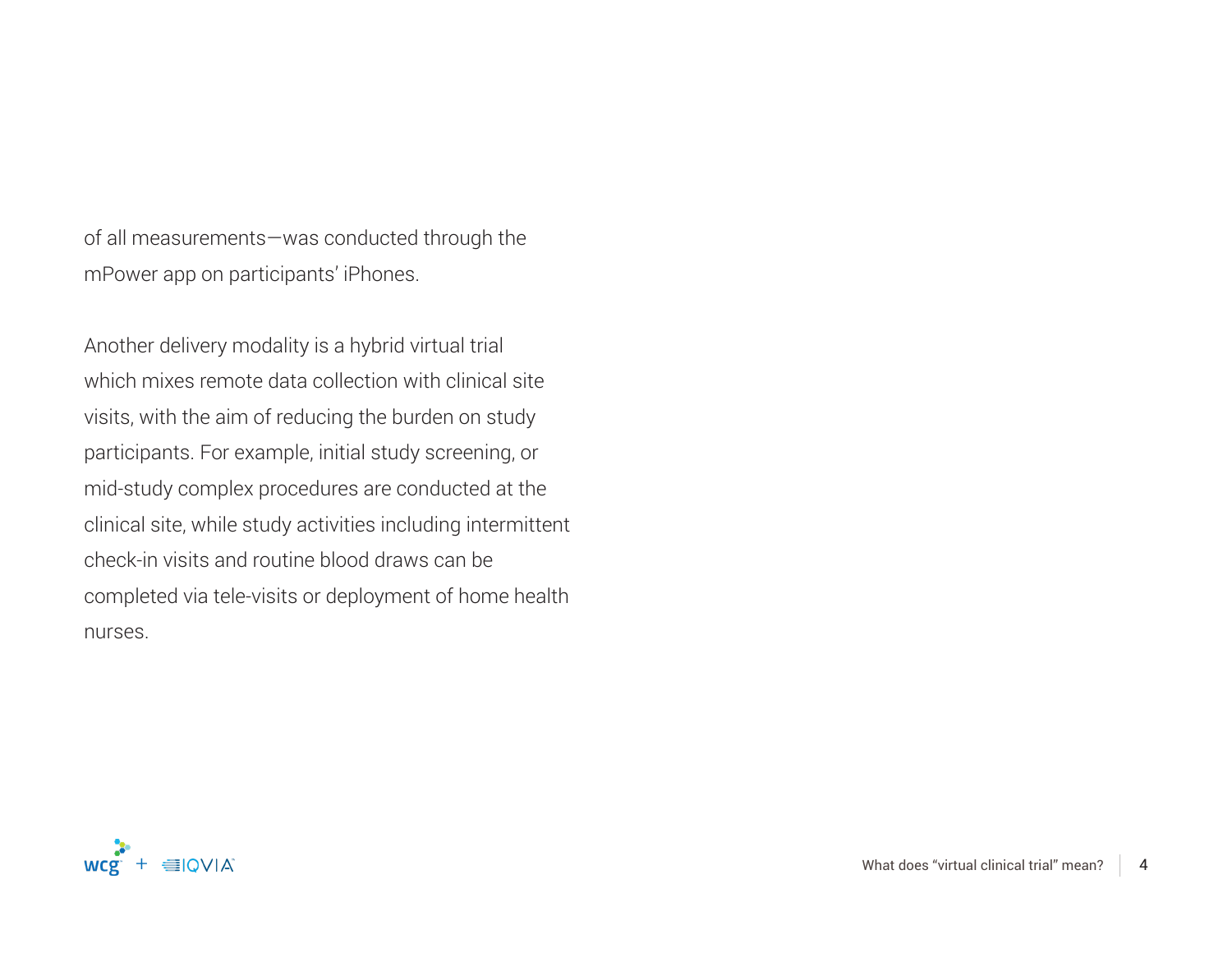## **What are the potential benefits of conducting a trial "virtually"?**

Advocates of virtual clinical trials see many potential benefits. First, this participation modality can make involvement in research more feasible for a greater number of patients. Reorganizing trials around participant schedules may mean there is no need to drive to a medical center for frequent study visits, no waiting in line at the lab, and no juggling time constraints of work and family obligations. This, in turn, should lead to easier enrollment and higher rates of participant retention through study completion. Virtual trials certainly help avoid the common finding that on average, 20% of clinical sites that are opened for trial participation never enroll any participants.

The virtual research model also means that study participation should be available to a broader

**WCQ** 

geographic and demographic distribution of patients. There is hope that virtual trials can expand the racial, ethnic and age diversity of study populations, allowing for a more complete understanding of how investigational products work in more diverse, realworld settings. Since this research model is fairly new, we may have to wait for concrete data that show the impact on diversity in research across a broad spectrum of studies.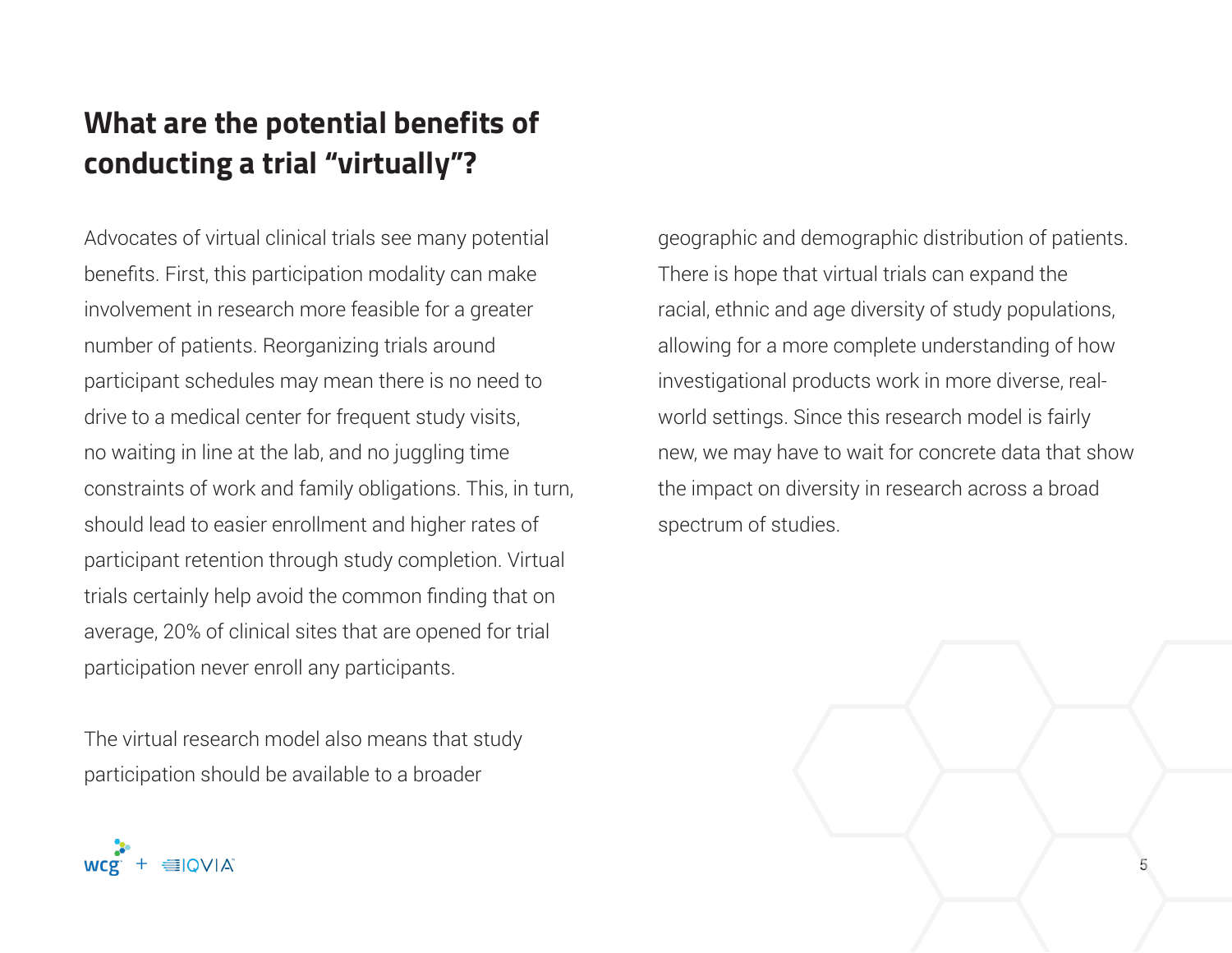## **What are the potential downsides of conducting a study "virtually"?**

It is essential to remember that digital devices, mobile applications and online communication methods are useful tools but are not complete solutions. The launch of Apple's ResearchKit facilitated the enrollment of thousands of participants into research programs on a wide variety of chronic diseases, but several weeks later, about 90% of initial enrollees had dropped out of the projects. The Pfizer REMOTE study, mentioned above, was stopped early after failing to recruit sufficient participants. It did, however, provide important information to that study team and the research community about the need for greater participant support, resourcing to handle questions and participant concerns about sharing personal medical details online. For these reasons, it will be important for companies that are initiating decentralized clinical trial projects to



work with partners who have experience in the actual conduct of virtual studies, and can offer an end-to-end solution, rather than relying on technology alone to make the study conduct flow easily.

Some patient populations may be uncomfortable with the technology of decentralized clinical trials. On the other hand, some patient populations may be ideal for this type of communication. For example, UCB and Science 37 are collaborating to conduct a

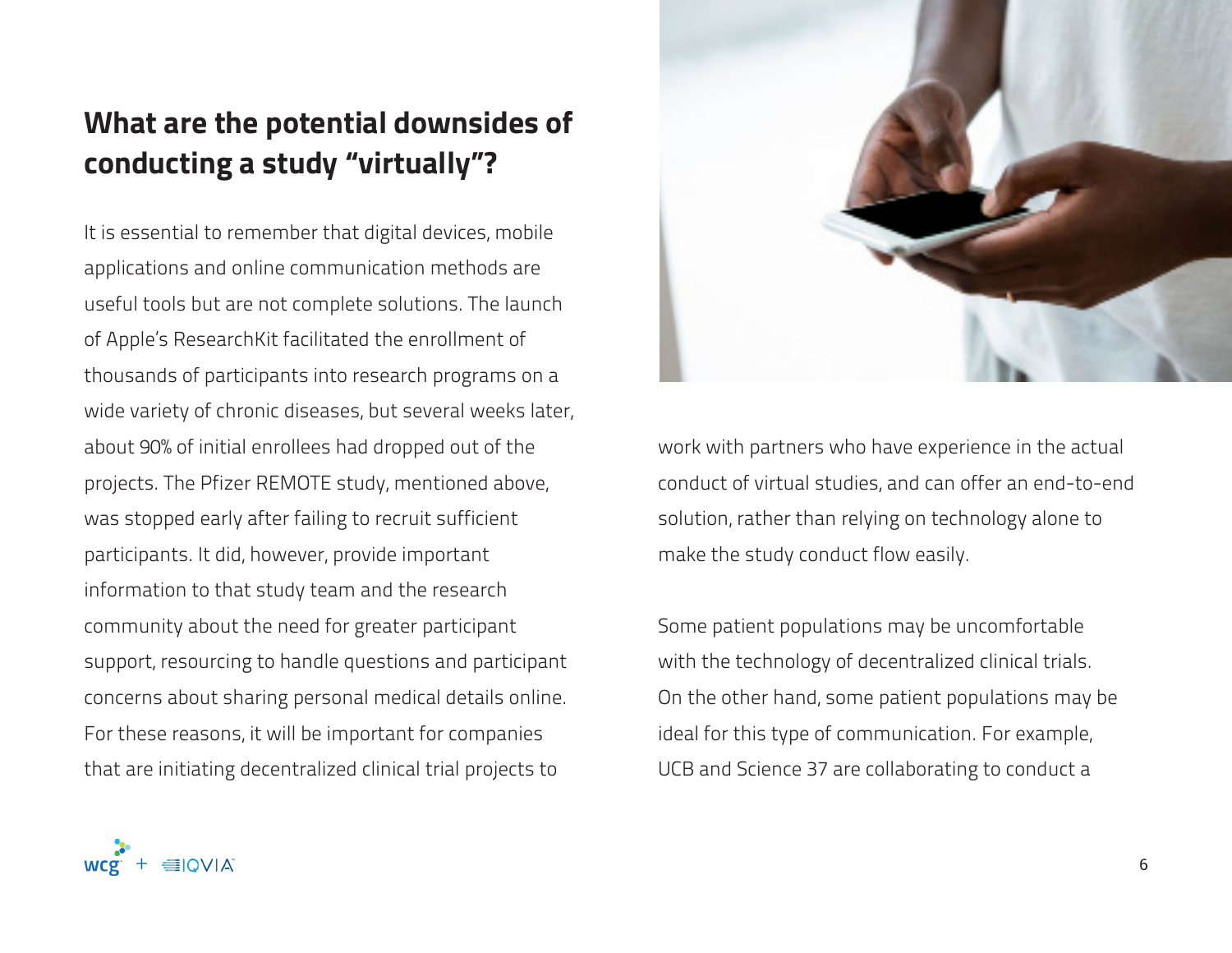study in restless leg syndrome which is planned to enroll 138 participants, age 13-17. UCB had delayed conducting this trial due to expected enrollment challenges to clinical sites of finding eligible patients in this age category. Using the decentralized model and targeting a group that is extremely comfortable with communication through modern technology, they project an enrollment time of 18 months.

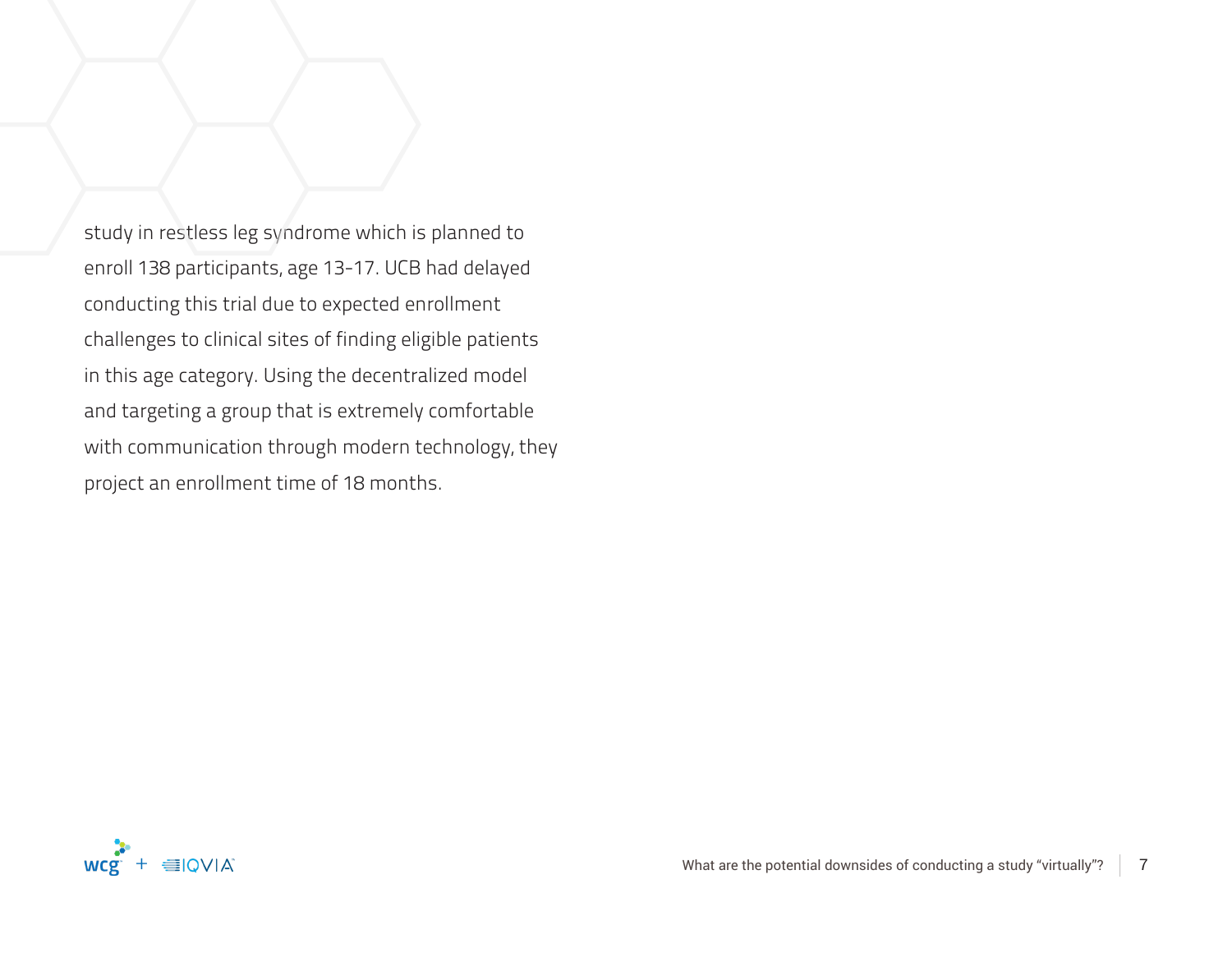## **What is the regulatory oversight of virtual clinical studies?**

There are no specific Food and Drug Administration (FDA) regulations or guidance related to virtual studies. However, the FDA is actively exploring this topic as evidenced by public docket FDA-2015-N-3579 on "Using Technologies and Innovative Methods to Conduct Food and Drug Administration-Regulated Clinical Investigations of Investigational Drugs". Virtual trials must be conducted in accordance with the same regulatory standards as traditional trials.

One common question from sponsors who are considering or planning decentralized clinical trials is about FDA Form 1572, the form submitted to the FDA to identify the principal investigator (PI), clinical site staff, and facilities to be used for each clinical "site". When there are no actual physical clinical sites,

#### **Criteria for IRB Approval of Research**

In order to approve the conduct of research, the IRB must find that these requirements are satisfied.\*

- 1. Risks to subjects are minimized
- 2. Risks to subjects are reasonable in relation to anticipated benefits, if any, to subjects, and the importance of the knowledge that may be expected to result.
- 3. Selection of subjects is equitable. If vulnerable populations are included, whether additional safeguards are necessary to protect their rights and welfare
- 4. Informed consent will be sought from each prospective subject or the subject's legally authorized representative
- 5. Informed consent will be appropriately documented
- 6. The research plan makes adequate provision for monitoring the data collected to ensure the safety of subjects
- 7. There are adequate provisions to protect the privacy of subjects and to maintain the confidentiality of data
- \* Based on 21 CFR 56.111. The exact wording of the regulations has been shortened for clarity; please consult the CFR for the exact regulatory language.

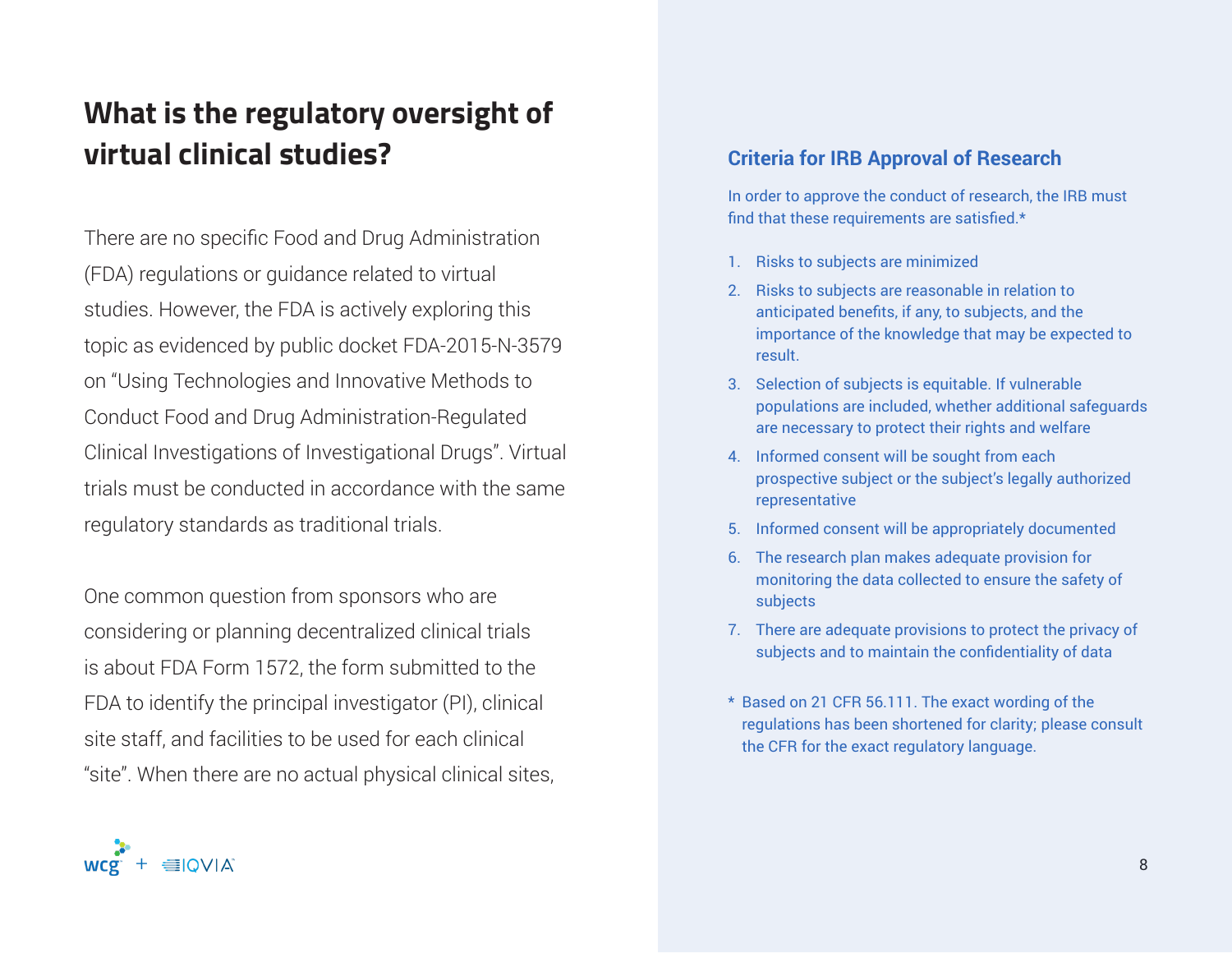sponsors struggle with whom to list as the PI. In some cases, they may decide to submit one Form 1572, identifying one person as the PI for the entire study. This may best reflect the decentralized model of study conduct, but the PI should be aware that they are then assuming training and oversight responsibility for all members of the study team. Other suggested models include identifying one PI for each state (and medicallylicensed in that state) in which participants will be enrolled.

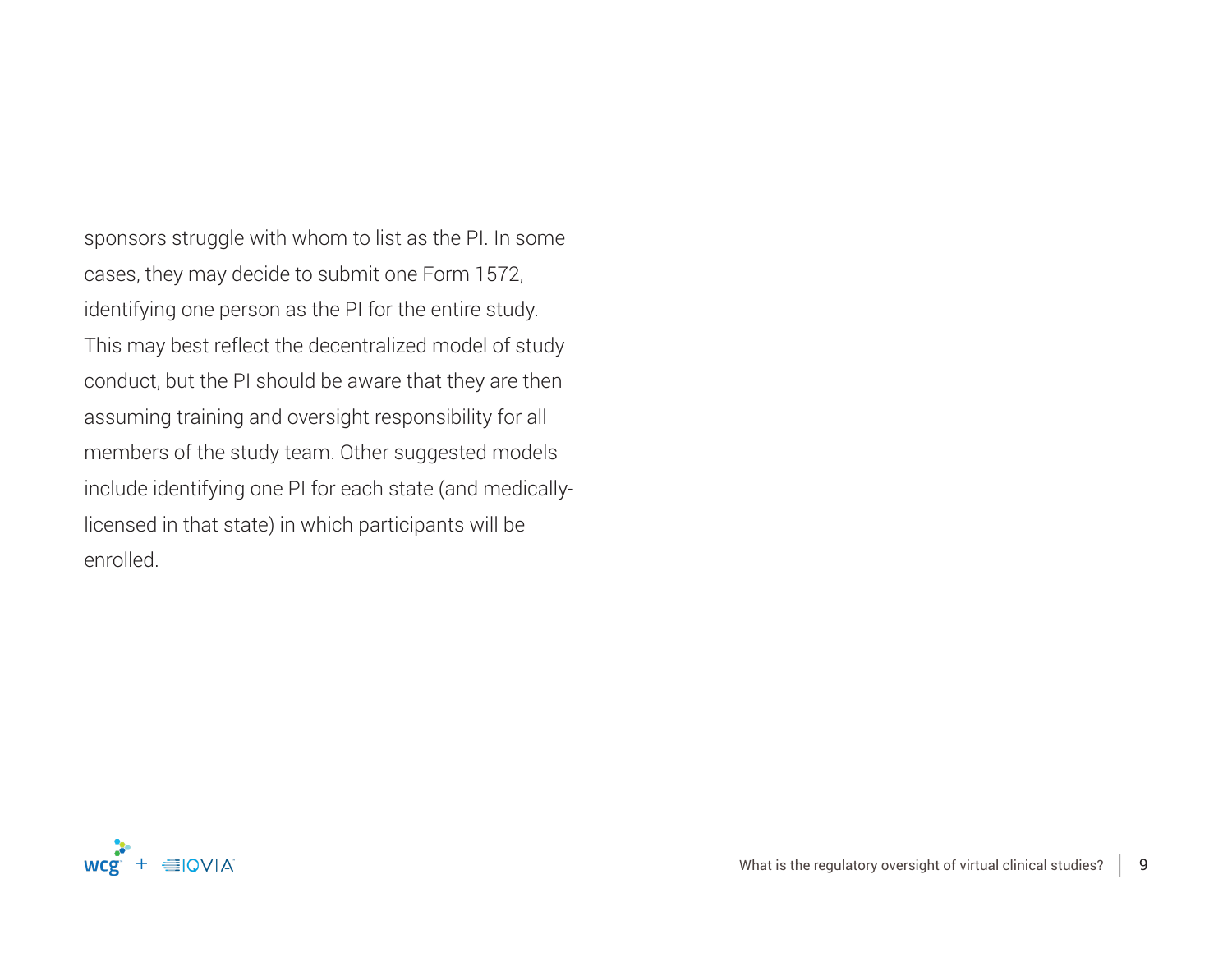### **Are there specific ethical or IRB concerns in "virtual" clinical studies?**

There are no specific regulations or guidance for Institutional Review Board (IRB) oversight of virtual clinical trials. Therefore, IRBs will apply the same regulatory criteria for the approval of research as they do for all studies (see sidebar). However, the application of these principles and relevant information the IRB may require to make determinations may differ from those of traditional trials. Sponsors and protocol authors should address the following points in the IRB application materials:

**• Informed consent:** While many IRBs are becoming comfortable with electronic informed consent tools, it is essential to remember that informed consent is a process, not a document. IRBs will want to ensure that the consent process includes the necessary

elements of information sharing, comprehension of that information by the potential participant, and voluntary consent to participate. Potential participants must have the opportunity to ask questions about the study through an interactive mechanism, which should be described in the protocol or other documents.



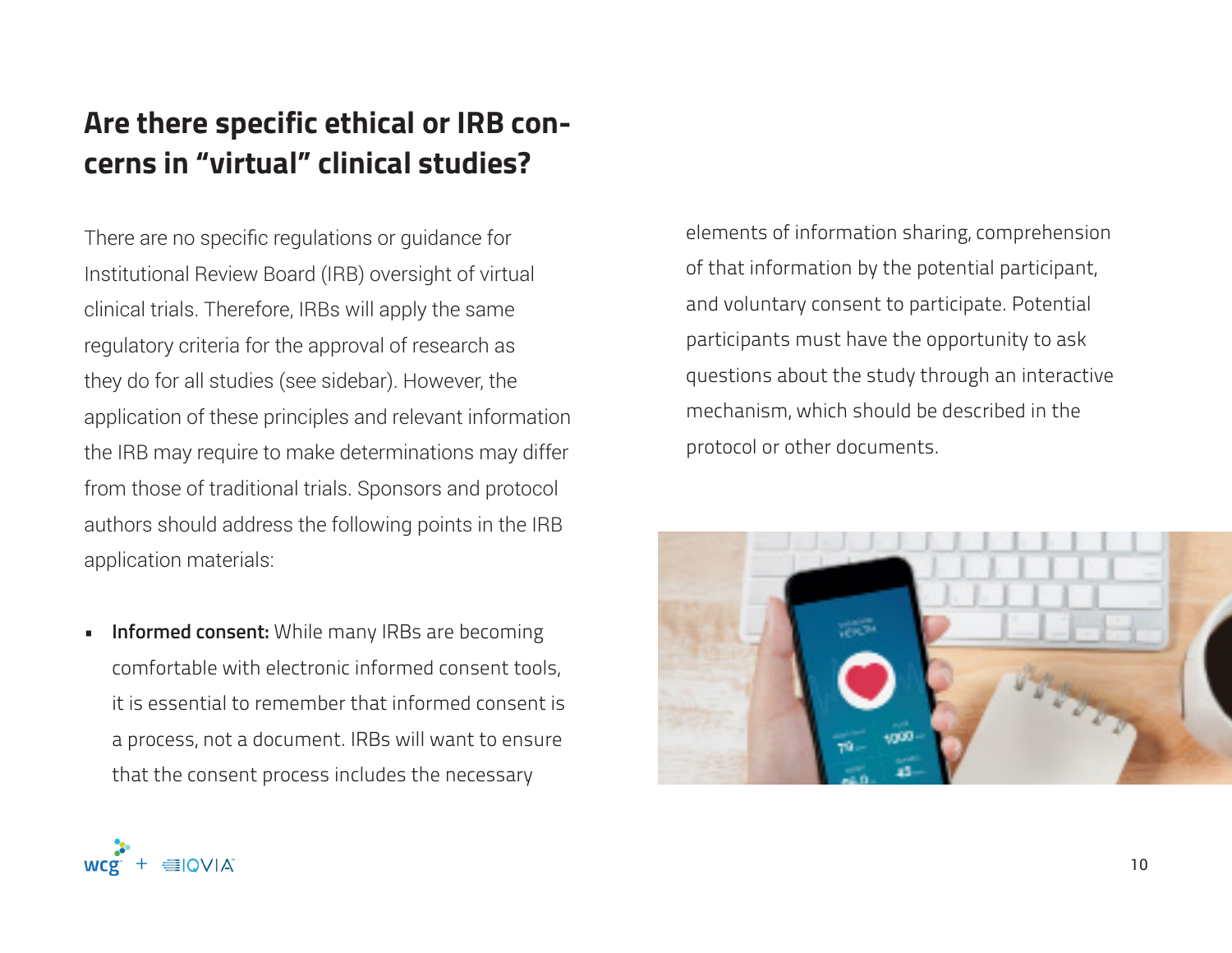**• Minimization of risks:** In a decentralized clinical trial process, it is still essential to ensure that risks to participants are minimized through a careful eligibility assessment before enrollment and study drug administration. If that eligibility assessment does not include any in-person contact with a study team member, the protocol should be clear about how eligibility will be assessed with attention to ensuring that clinical signs and symptoms that might indicate potential safety issues are identified. When the study drug is one that has the potential for abuse, if the study drug distribution is remote (e.g., mailed directly to the participant's home), the protocol should describe how it will be ensured that the study drug is transferred securely.

Similarly, during the study, the protocol should describe how adverse events are being monitored, and what will happen if an adverse event is reported by a participant who may need medical attention for diagnosis or treatment. For example, if there is no clinical site and all outcomes are collected by selfreport and the participant on study drug suddenly develops a significant rash which may be a drug reaction, how will they report it? Who will assess, diagnose and provide treatment?

**• Security of data:** The protocol should describe how any study data being collected online is going to be kept secure and confidential, and how access will be managed.

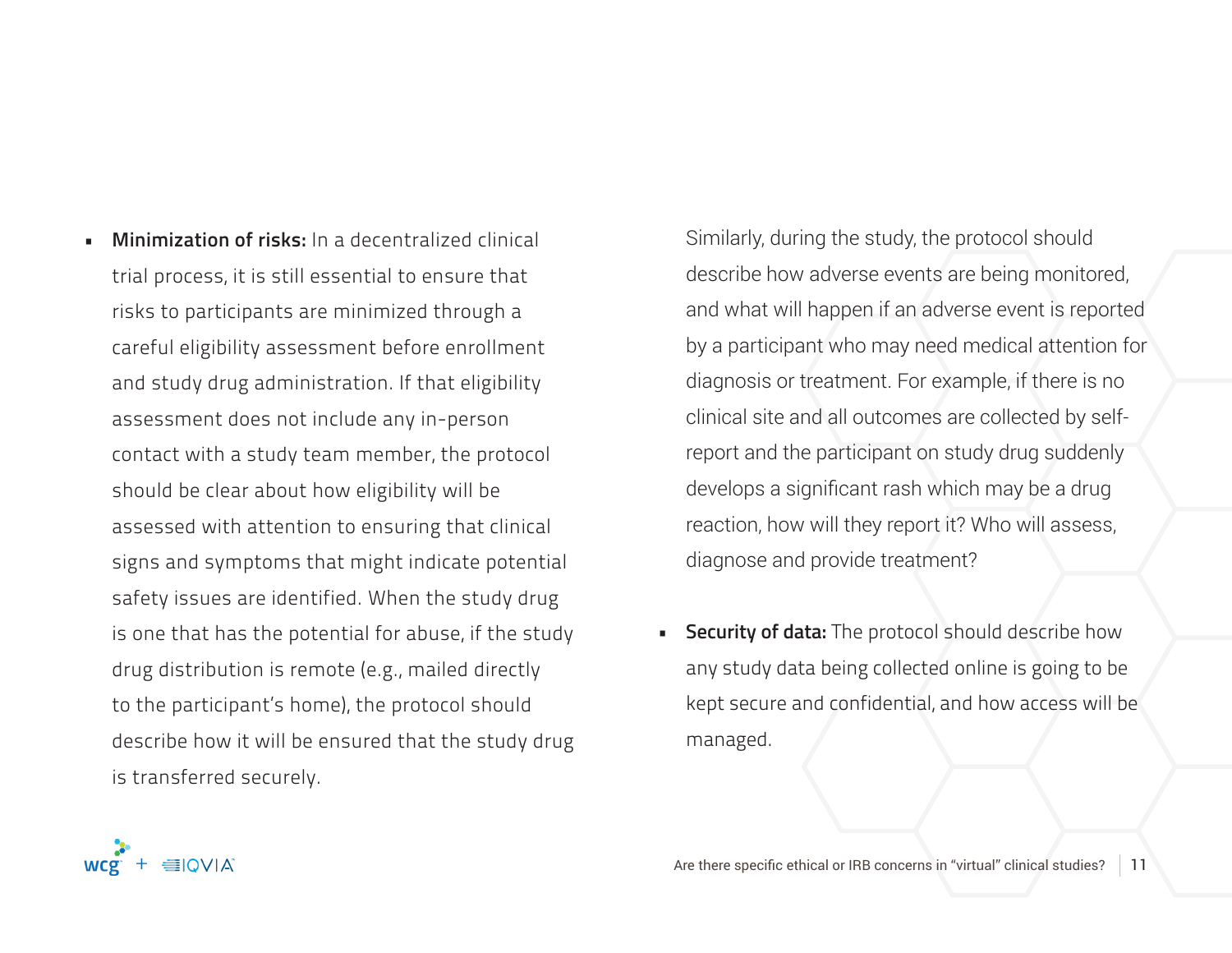## **References**

1 https://www.apple.com/researchkit/

2 Pfizer Press Release; "Pfizer Conducts First "Virtual" Clinical Trial Allowing Patients to Participate Regardless Of Geography". http://press.pfizer.com/press-release/pfizer-conducts-first-virtual-clinical-trial-allowing-patientsparticipate-regardless-

3 Sage Bionetworks Press Release: "Sage Bionetworks Releases First-of-Its-Kind Data from Parkinson's iPhone Study". http://sagebionetworks.org/press-releases/sage-bionetworks-releases-first-of-its-kind-data-from-parkinsonsiphone-study/

4 Steinhubl SR, McGovern P, Dylan J, Topol EJ. Digital Medicine: The Digitized Clinical Trial. Lancet 11 November 2017; 390: 2135.

5 https://www.outsourcing-pharma.com/Article/2012/03/06/Pfizer-director-defends-virtual-trial-after-recruitmentstruggle

6 Smalley E. Clinical trials go virtual, big pharma dives in. Nature Biotechnology 2018; 36(7): 561-562.

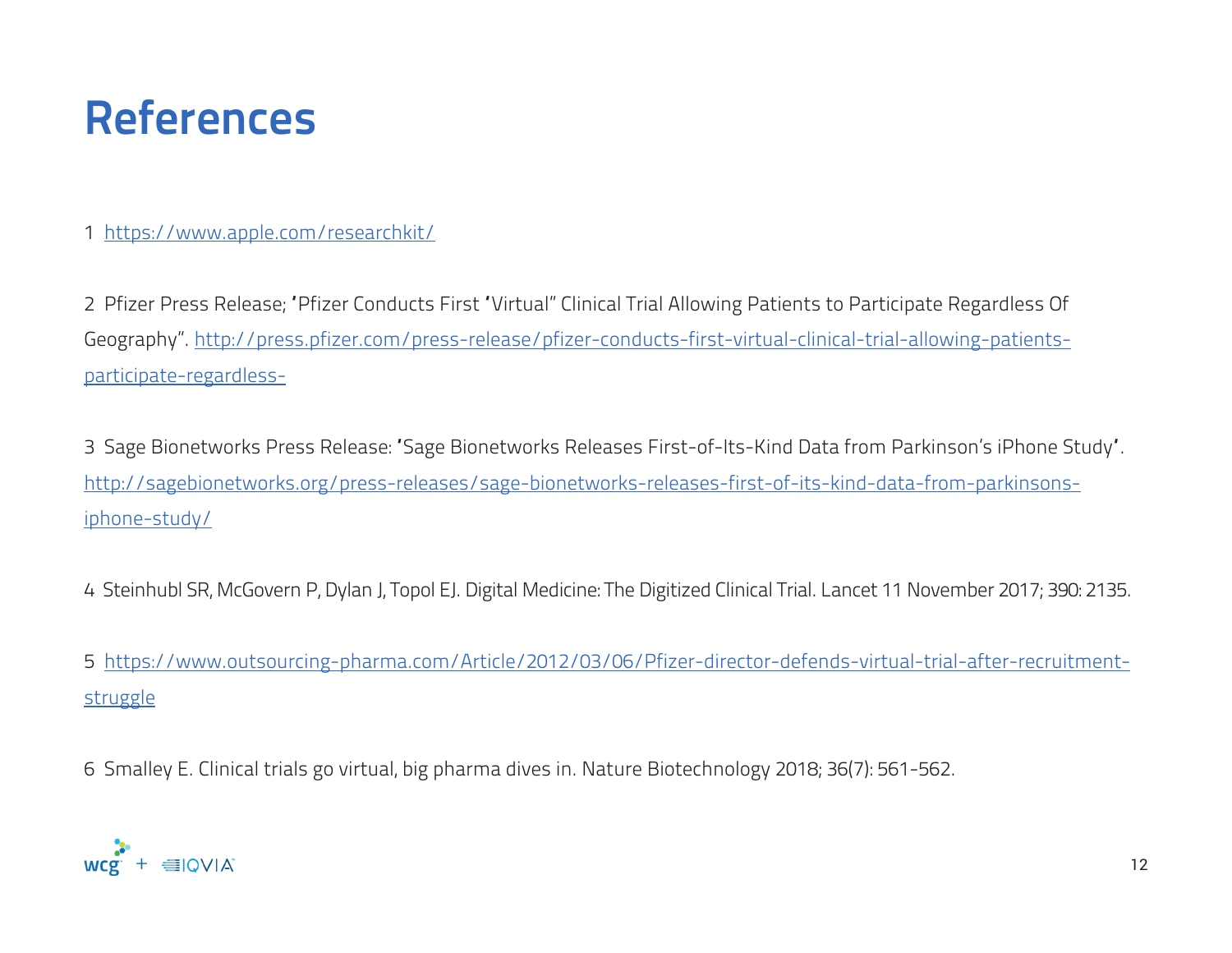7 Using Technologies and Innovative Methods to Conduct Food and Drug Administration-Regulated Clinical Investigations of Investigational Drugs; Establishment of a Public Docket. A Notice by the Food and Drug Administration on 10/29/2015. Docket No. FDA-2015-N-3579. https://www.federalregister.gov/documents/2015/10/29/2015-27581/usingtechnologies-and-innovative-methods-to-conduct-food-and-drug-administration-regulated-clinical

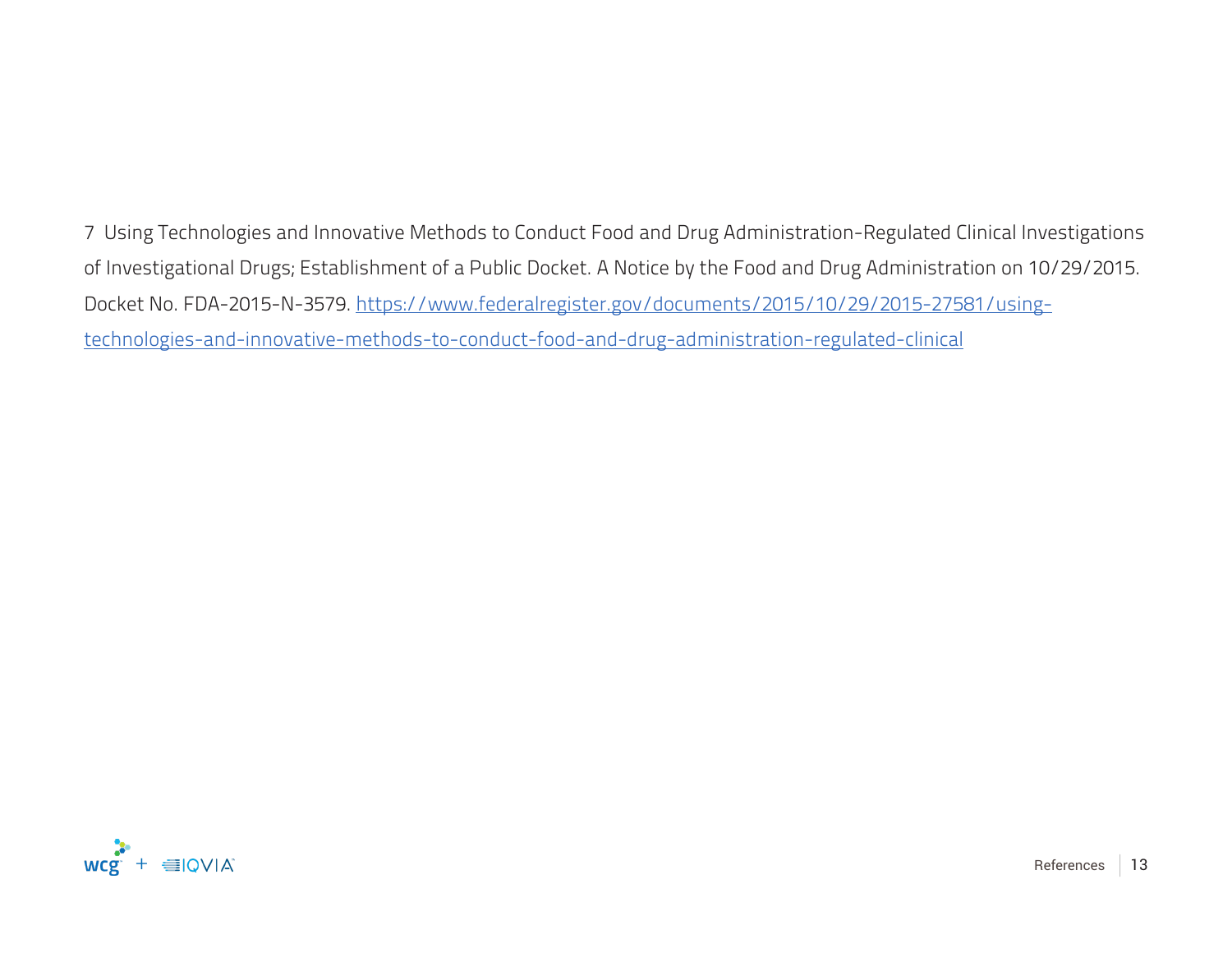## **About the Authors**



**Lindsay McNair,** MD, MPH, MSBioethics Chief Medical Officer, WCG.

Dr. Lindsay McNair has extensive experience in the pharmaceutical industry. Prior to joining WCG, she was a consultant to pharmaceutical and biotechnology companies, providing medical guidance on clinical development strategies and study designs for new drug studies, and medical oversight of all phases of clinical trials. Dr. McNair teaches graduate-level courses on the scientific design of clinical research studies. She has been actively involved in IRB work for more than 20 years, and has a Master's of Science in Bioethics with a concentration in research ethics.